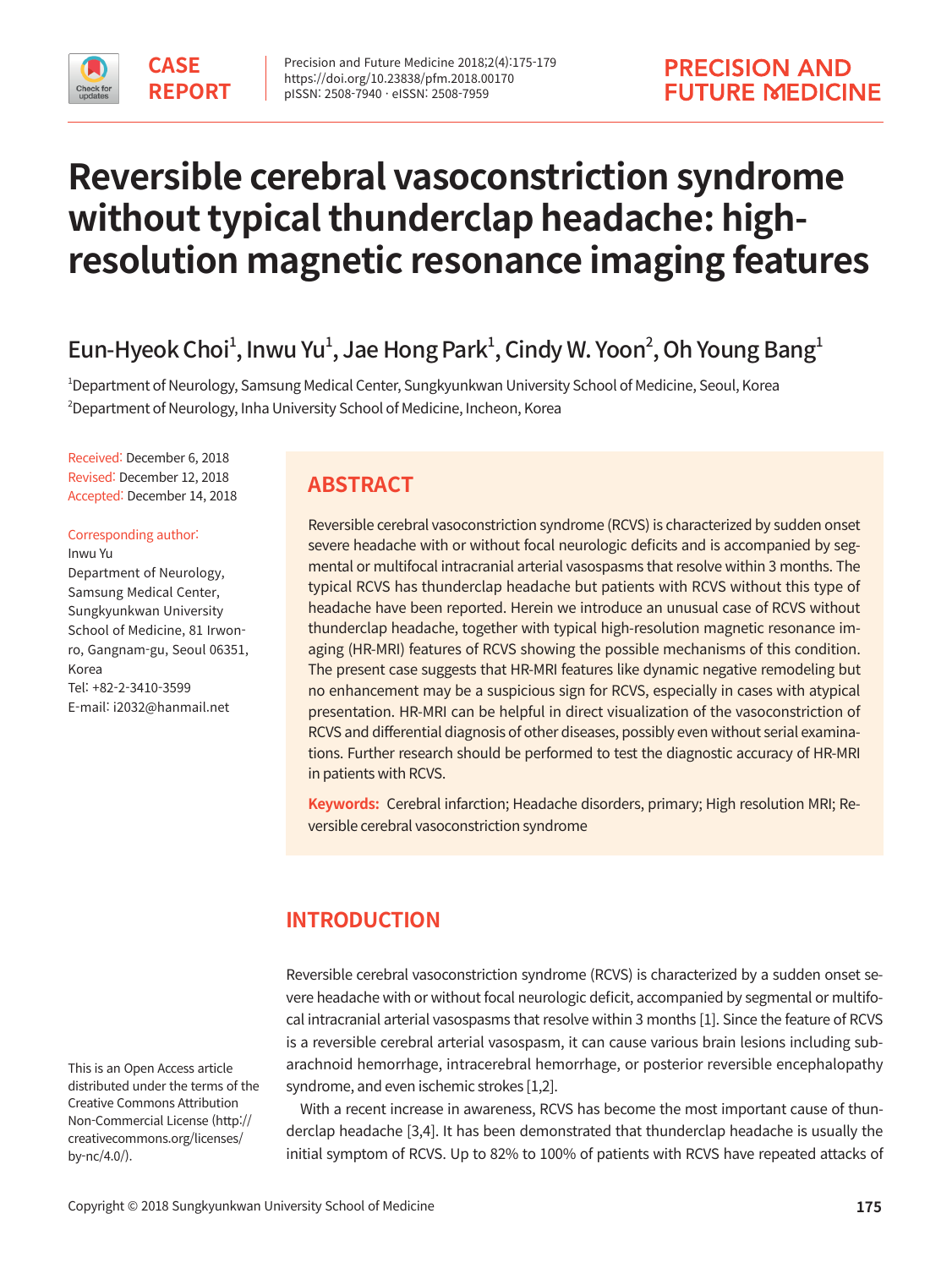#### **PRECISION AND FUTURE MEDICINE** RCVS without thunderclap headache: HR-MRI feature

thunderclap headaches during the clinical course [2,5,6]. As a result, a headache with thunderclap onset (reaching the peak intensity in less than a minute), of severe intensity, and lasting for 5 minutes or more is considered typical for RCVS [7]. However, atypical presentation of RCVS has been reported. Thus, the diagnosis of RCVS should not be discarded based on the absence of thunderclap headache [8].

 Herein we introduce a patient without thunderclap headache who was diagnosed with RCVS based on high-resolution magnetic resonance imaging (HR-MRI) features.

## **CASE REPORT**

A right-handed 32-year-old previously healthy woman was admitted to the Department of Neurology because of a wakeup-onset right-sided weakness. She had a history of taking a number of unknown oral medications for weight loss from her friends. Several days before stroke onset, she experienced abdominal discomfort and mild headache. Cognitive impairment was reported by her parents and a detailed neurological examination was performed. The clinical examination confirmed her right hemiparesis with hemihypesthesia and revealed acalculia, right-left-disorientation, and finger agnosia which could be termed as Gerstman syndrome.

Brain computed tomography showed no evidence of intra-

cranial or extracranial hemorrhage. Brain MRI revealed acute multiple scattered infarctions involving both middle cerebral and anterior cerebral artery territories (Fig. 1A). The largest diffusion restriction was located on the left parietal lobe, which was in agreement with her clinical symptoms. Magnetic resonance (MR) angiography demonstrated multiple focal stenotic segments on the bilateral middle cerebral, the anterior cerebral, and the posterior cerebral arteries. Conventional angiography showed multiple, rather diffuse stenoses, but no basal collaterals (i.e., moyamoya vessels) (Fig. 1B).

Blood count and biochemical analysis results were normal. Further laboratory examinations were performed for differentiation of vasculitis and coagulopathy, including protein C, protein S, anti-thrombin III, anti-phospholipid antibodies, complements, anti-neutrophil cytoplasm antibody, anti-nuclear antibody, anti-double-stranded DNA antibody, anti-RO/ SSA, and anti-La/SSB, but the results were all negative.

 Longitudinal transcranial Doppler studies showed dynamic changes after treatment with a calcium channel blocker. The maximal flow velocity of the left and the right middle cerebral arteries was 186 and 210 cm/sec, respectively. Transcranial Doppler study performed after 1 week of treatment with oral nimodipine 90 mg/day showed reduced maximal flow velocity of the left and the right middle cerebral arteries to 131 and 120 cm/sec, respectively.



Fig. 1. (A) Magnetic resonance diffusion weighted image revealed acute multiple scattered infarctions involving both middle cerebral and anterior cerebral artery territories. (B) Conventional angiography showed multiple, rather diffuse stenoses, but no basal collaterals.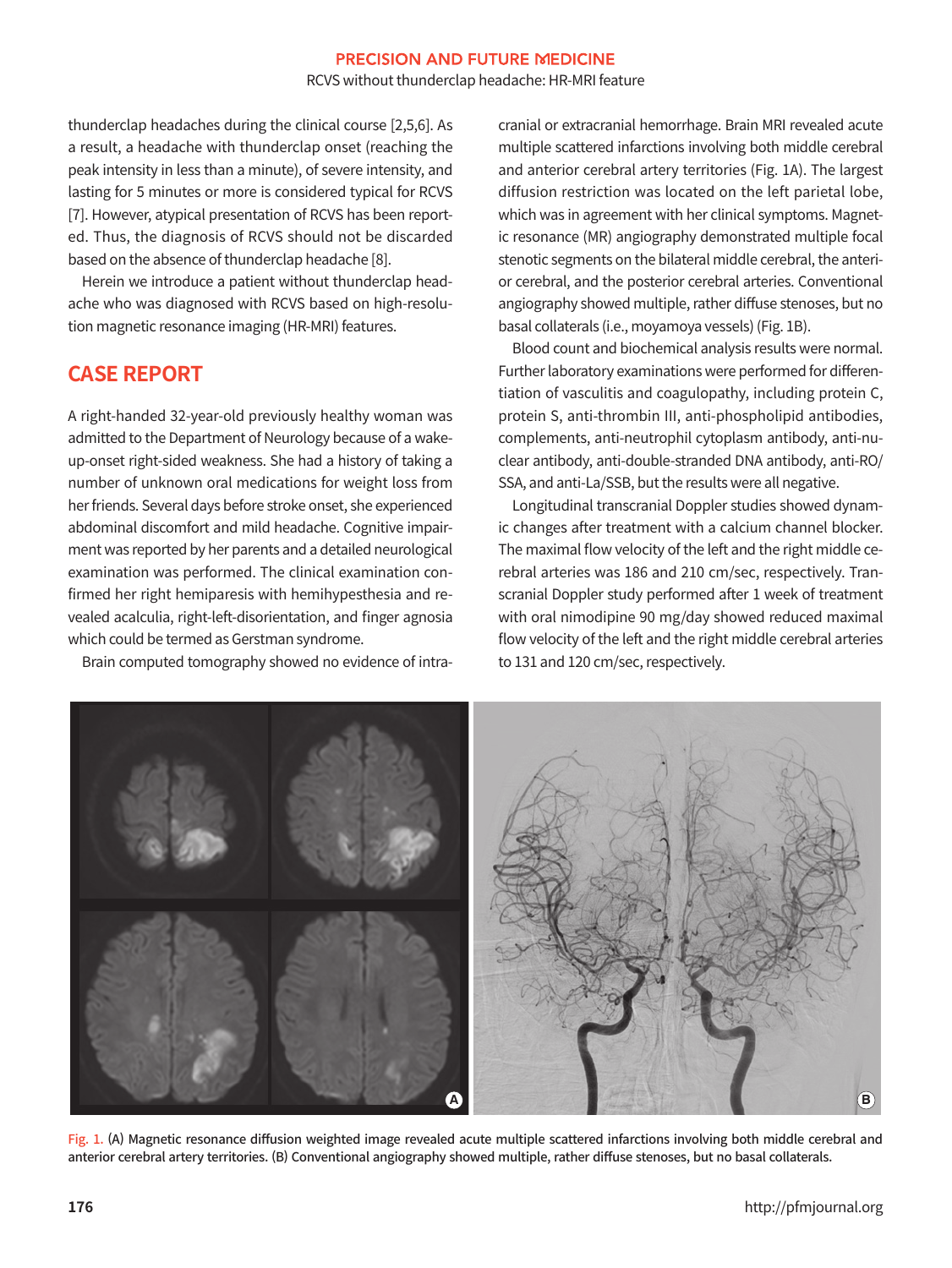#### **PRECISION AND FUTURE MEDICINE**

Eun-Hyeok Choi, et al.



Fig. 2. (A) High-resolution magnetic resonance imaging (HR-MRI) on admission showed diffuse negative remodeling of intracranial arteries without gadolinium enhancement. (B) HR-MRI after 1 week of treatment showed some improvement of the negative remodeling. (C) HR-MRI after 1 month of treatment showed the outer diameter returned to normal values. TOF-MRA, time-of-flight magnetic resonance angiography; Rt., right; MCA, middle cerebral artery; Lt., left.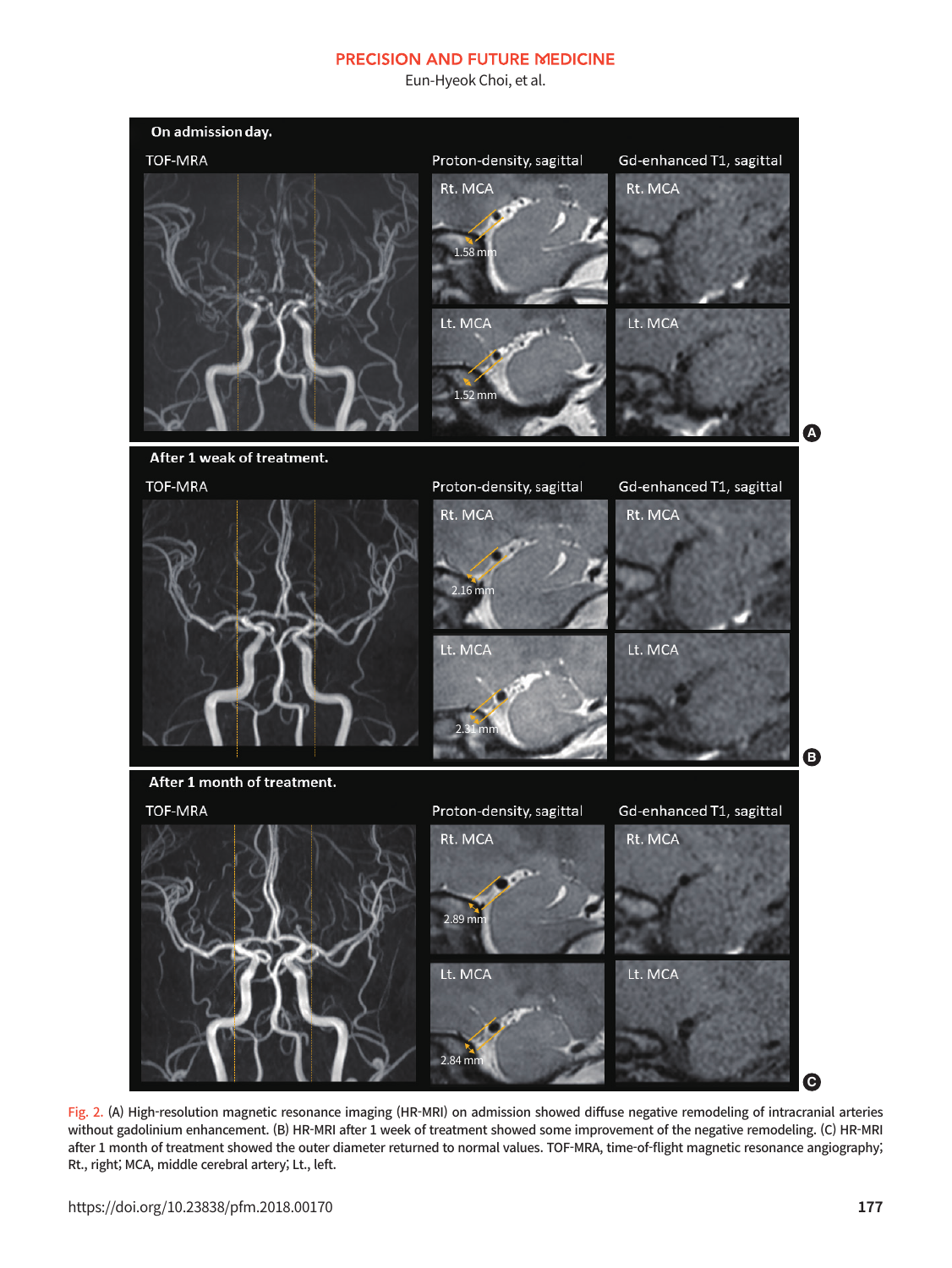#### **PRECISION AND FUTURE MEDICINE** RCVS without thunderclap headache: HR-MRI feature

 HR-MRI was performed longitudinally, on admission, after 1 week, and after 1 month of nimodipine treatment. HR-MRI on admission showed diffuse negative remodeling of intracranial arteries without gadolinium enhancement (Fig. 2A). The outer diameter of the proximal middle cerebral arteries was 1.58 mm for the right side and 1.52 mm for the left side. Plaque or pathognomic features of dissection were not present. HR-MRI studies performed after 1 week of treatment with nimodipine showed some improvement of the negative remodeling (Fig. 2B). There was no stenotic segment on time-of-flight MR angiography but the outer diameters of the proximal middle cerebral arteries were still small (2.16 mm for the right side and 2.31 mm for the left side). The outer diameter returned to normal values after 1 month. The outer diameter of the proximal middle cerebral arteries was 2.89 mm for the right side and 2.84 mm for the left side (Fig. 2C).

## **DISCUSSION**

RCVS was first named in 2007 [1] and it has been increasingly recognized in recent years, although it is still an underdiagnosed disease [9]. Considering its potential to cause severe neurological complications, the beneficial effects of calcium channel blockers and possible harmful effects of steroids, early diagnosis would be beneficial for the patients [7,10]. However, early diagnosis of RCVS is often challenging. Luminal imaging findings are not specific for RCVS pathophysiology and initial angiography may be normal. The absence of thunderclap headache at onset of other symptoms is exceptional but a literature review identified 87 patients with RCVS without thunderclap headache [8]. Moreover, patients may be aphasic, in an altered mental state, or may be unaware of the headache due to the presence of more severe symptoms [8]. In addition, headache/neck pain can be found in some patients with cervicocephalic dissection and vasculitis, among other diseases.

 With the increasing use of longitudinal vascular imaging and HR-MRI, the confirm of disease progress and the number of affected patients are expected to increase in the future. In this context, neuroimaging techniques for differential diagnosis of RCVS from other large intracranial stenotic diseases are needed. Luminal images, including MR angiography, computed tomographic angiography, and conventional angiography are methods of choice for studying RCVS, which reveal cerebral vasoconstrictions and their reversal. Both are essential components for RCVS diagnosis. However, intracranial stenosis can be caused by various diseases such as primary angiitis of the central nerve system (CNS) [11] and RCVS is a high dynamic condition that requires longitudinal imaging studies. Since recently, HR-MRI for vessel wall imaging is being used in patients with RCVS [12-14]. Several case studies suggested that HR-MRI may enable differentiation between RCVS and CNS vasculitis by the absence and presence of arterial wall enhancement [13,14]. HR-MRI can also be used for differential diagnosis of other large-vessel intracranial arterial diseases [11,12,15]. Intracranial atherosclerosis can be diagnosed by the documentation of atherosclerotic plaques commonly narrowing the lumen (eccentric enhancement if vulnerable) with positive remodeling in most cases. Moyamoya disease can be diagnosed by the negative remodeling and concentric enhancement of symptomatic segments and arterial dissection can be diagnosed by the presence of an intimal flap, double lumen, and mural hematoma. Vasculitis is suspected in cases with concentric enhancement [15-18]. Unlike conditions mentioned above, RCVS does not show pathognomic HR-MRI findings. As shown in the present case, a pathologic process within the vascular wall, i.e., a distinct enhancement or thickening, is usually not present in RCVS. This can help to exclude other disease conditions earlier before the follow-up imaging is obtained. However, it should be mentioned that the pathological process of RCVS first includes distal arteries and then progresses proximally towards the circle of Willis [1], so the diagnostic yield of HR-MRI could be low, especially in the earlier stages of RCVS.

The patient presented here shows longitudinal changes of reversible vasoconstriction. A histopathological study showed that the mean arterial diameter of the middle cerebral artery was 3.13 mm [19]. In the presented patient, the outer diameter of the middle cerebral artery was 1.52 to 1.58 mm at the peak of symptoms, which was increased to 2.84 to 2.89 mm after neurological improvements. Unpredictable and transient failure of regulation of cerebral artery tone with sympathetic overactivity may have a role in the development of RCVS [1]. The differential temporal profile of the early disappearance of headache and the later peak of vasoconstriction causing cerebrovascular events suggest that thunderclap headaches are probably not caused by vasoconstriction [7].

 In conclusion, HR-MRI features can provide a diagnostic clue for RCVS, especially in cases with atypical presentation. HR-MRI directly visualizes the vessel walls; thus, it can be helpful for the differential diagnosis of intracranial steno-occlusive diseases. Further research should be performed to test the diagnostic accuracy of HR-MRI in patients with RCVS.